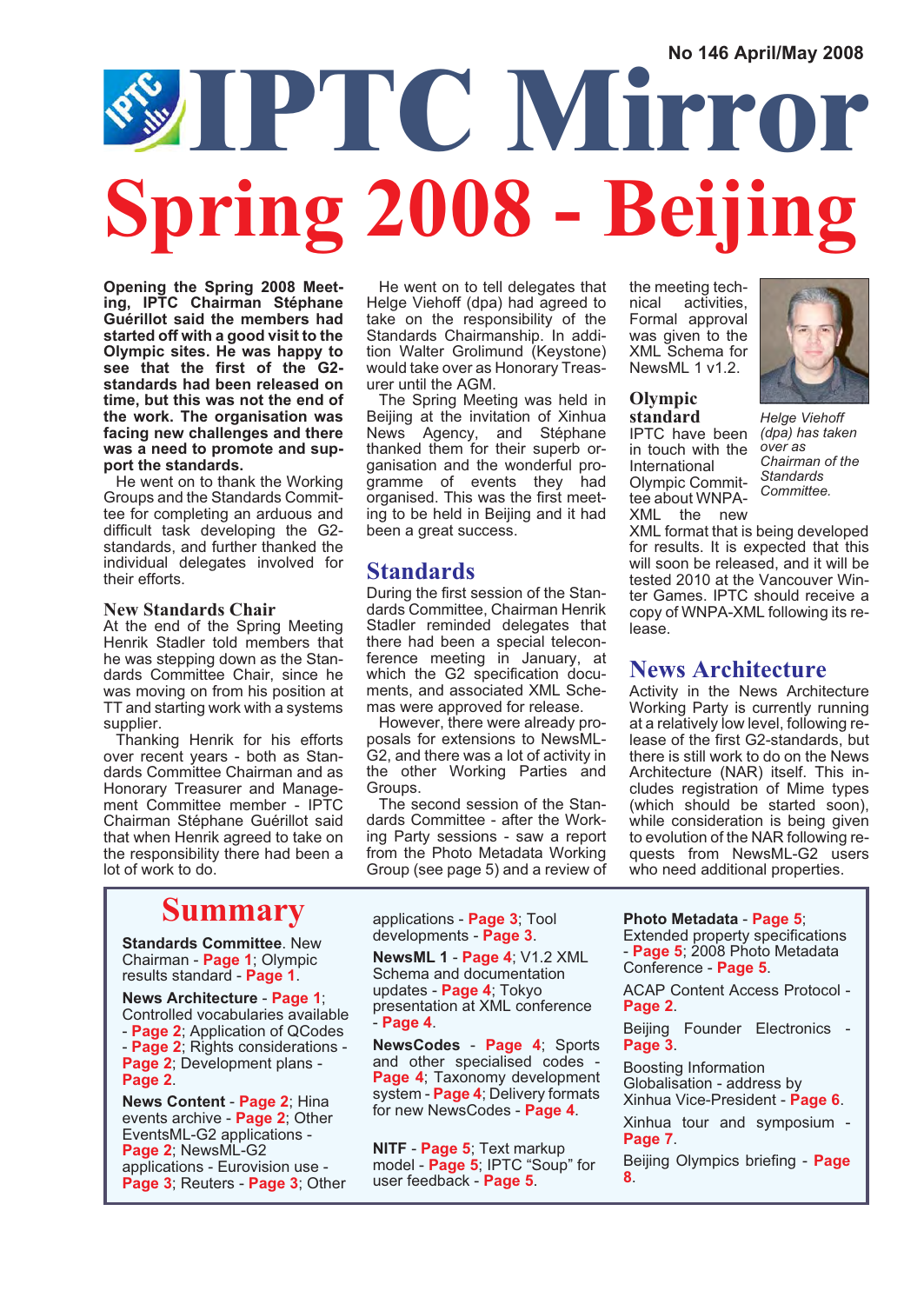

#### <span id="page-1-0"></span>**Controlled vocabularies**

A set of NAR-specific controlled vocabularies has been made available, and following further testing will be made public.

IPTC intend to host a HTTP protocol based service for resolving scheme and concept URIs for the IPTC controlled vocabularies. This will provide the information in both human and machine readable forms. The service will be provided by APA-IT (who will also be hosting the IPTC Web site) and it has been agreed that G2 KnowledgeItems will be used to handle the data.

#### **QCodes**

The controlled vocabularies are intended for use as QCodes, which provide a compact metadata handling mechanism. Working Party Chairman Laurent Le Meur explained that although at first sight this might appear complex, it is straightforward to apply. And in many cases the metadata values can be entered as literals instead of as QCodes.

A QCode has the structure *scheme prefix:code,* with the prefix identifying the scheme that the code comes from. For database applications it is possible to either store the QCode, or to expand the QCode and store the full code URI.

# **Content Access Protocol**

ACAP (Automated Content Access Protocol) is a project established by a group of publisher associations - the World Association of Newspapers, the International Publishers Association and the European Publishers Council. Its aim is to develop a global, open and flexible standard for the communication of rich information on access and use of content on the Internet see [www.the-acap.org.](http://www.the-acap.org)

IPTC has formally endorsed the ACAP project and are members of the Technical Working Group, along with afp, AP, dpa and Reuters. An application case for syndication has been provided by Laurent Le Meur (afp) and the participation of other IPTC members in ACAP activities, and the provision of use cases would be welcome.

If is decided to store the QCode it is necessary to ensure that the same scheme alias is used for all instances, by normalising them. This is because each alias is specific to the news item it is used in (and identified in the catalog at the top of the item) so different news items may have different aliases for the same scheme.

For their application of NewsML-G2 Reuters have decided to normalise QCodes for internal distribution, but say that they also have to allow for imported data which may have clashing aliases.

#### **Rights handling**

One area needing detailed consideration is Rights expression and usage terms. Delegates were told that ACAP already working in this area (see panel), but their main interest is in Web users, and new news applications may need extensions beyond the initial Web applications.

It is also necessary to take account of the PLUS (Picture Licensing Universal System) initiative. A small Working Group has been established to look into this area.

#### **Development**

Detailed requests for the next version of the NAR include changes to make the copyright information more readable; addition of an Icon feature to content metadata; extending administrative metadata to part meta (so, for example, it would be possible to identify the creator for each part of a composite item – as in a video story); providing a way of indicating that a NewsItem is valid between a pair of dates; and providing a Credit element that will correspond to the IIM credit field.

During discussions it was pointed out that it is important for IPTC to take responsibility for its earlier standards, so the new standards should make allowance for "legacy" information systems. This concept was seen as being valuable, and it may be introduced at either NAR or NewsML-G2 level.

## **News Content**

Although the G2-standards were only formally released at the end of February 2008, a number of major applications are already well advanced and details some of these were provided at the Meeting.

At the moment only the specification document has been produced for EventsML-G2, with best practices and application guidelines to come, while extension of the coverage management features is under consideration. But, as with other projects, contributions are needed.

The EventsML-G2 (and NAR) specific NewsCodes will be made available when the IPTC resolution mechanism is fully operational.

#### **Events archive**

The Croatian news agency Hina have acquired a hard copy (some 22 tonnes) newspaper database, and Darko Gulija (Hina and Working Party Chairman) said that they intend to create an archive of all the newspaper content that has been published in Croatia, updating it with news copy and integrating the archive with the news agency service.

A rich metadata model will be used to allow data mining analysis (this is seen as having a good potential for income generation). Since the database will "echo" the news agency services details of how agency information has been used will be available to fine tune the services offered.

Hina are adopting an eventcentric view in the belief that what users want is information about a specific event that is as complete as possible, and so includes all available media.

Use of EventsML-G2 and NewsML-G2 together is seen as an elegant way of doing this. Metadata on the event and on news content will have the same structure and can be directly linked.

One area needing detailed consideration was how to deal with long-lasting events, and the method adopted is to create an event hierarchy within a KnowledgeItem – the approach also has to take account of the fact that it is not always clear that an event will become long-lasting.

It is also hoped that the system will make it easier to collect local news information by creating a partnership with local media using a distributed calendar. The local media will add event entries to the calendar, and the agency will then be able to order specific content from the local media (as NewsML-G2). In return the local media will receive the agency service.

Hina also have plans to implement a NewsML-G2 feed in the near future.

#### **Other applications**

The Danish agency Ritzau have offered simple events data for some years, and EventsML-G2 is being used in a project to enhance the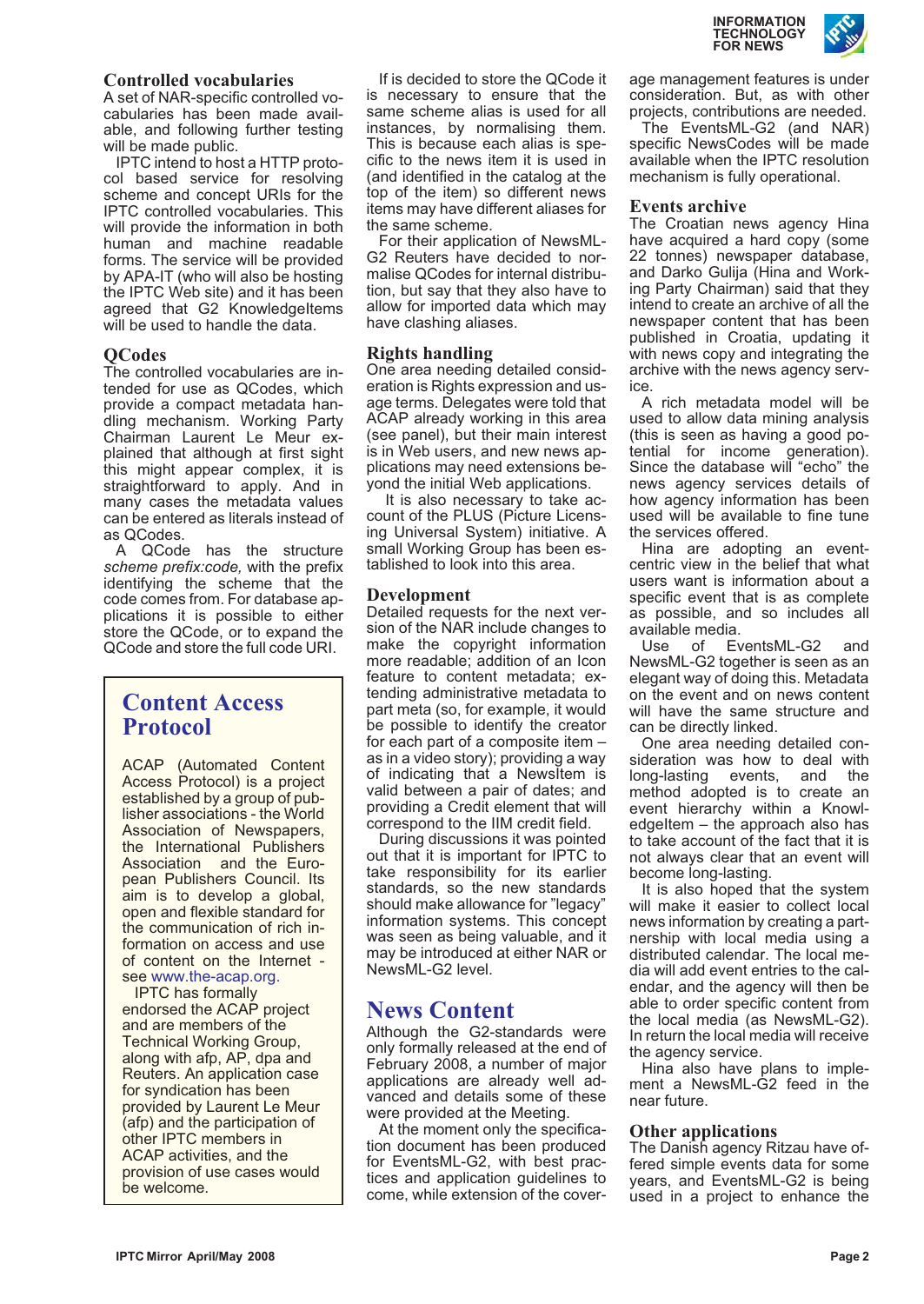

<span id="page-2-0"></span>service. The aims are to improve data capture, integrate the application with the editorial process and apply metadata.

Simple events feeds will be launched later in 2008, and three of Ritzau's largest customers are already asking for such feeds. Niels Hojor-Pederson (Ritzau) said that the adoption of EventsML-G2 had been a very smooth process, with it being easy to integrate data from the existing system.

Another organisation working on an EventsML-G2 application is the German agency dpa, who are starting to modify the planning tool of their news system to use the standard - they report that the first customers are already looking for XML feeds.

#### **Added interest**

During discussions on the above applications it was suggested that EventsML-G2 might be a particularly effective way of increasing customer interest in the G2 standards as it offers them some-<br>thing new. By comparison new. By comparison NewsML-G2 may only be seen as better way of doing the same thing as NewsML 1.

However, some users are well aware of the benefits to be obtained from NewsML-G2, so applications are already coming into use. Laurent Le Meur told delegates that afp would soon be able to provide users with NewsML-G2 feeds for text and pictures, with an extension to video content following later. They are using a style sheet to generate

NewsML-G2 from an internal afp format.

#### **Eurovision adoption**

The EBU (European Broadcasting Union) has provided co-ordination and physical links between its members since 1963. Eurovision is the EBU operational service and is a major news provider. Their Xtranet is a satellite service for content delivery to users' POP (point of presence) servers, with broadcast quality video being stored ready for immediate use.

Eurovision's adoption of NewsML-G2 is well advanced, and Benoit Sergent provided an overview of their activities. Eurovision are running applications for the generation of dopesheets (which provide editorial and technical information about an item), keyframes (reference still images from video content) and video.

Currently the EBU are offering NewsML-G2 output as this encourages their members to work with the standard (using a client-side transform), but they hope that they will soon be receiving feeds in the format from members, and importing NewsML-G2 from news agencies. A user group has been set up within the Eurovision network to help promote the standard.

#### **Screen news**

One of the applications being developed by Reuters - and demonstrated by Mischa Wolf - is for screen-based news, which is based on the visualisation of a Knowl-

edgeItem which has been heavily extended (using the power profile) to give extra features.

At present it is available in Japanese and English, with further versions to come. The service has gone live before the NewsItem has been brought into use, and the "same-as" metadata concept is being used to handle legacy code schemes.

#### **Core system**

Systems currently in use by Reuters use a variety of different formats for both content and metadata, and Dave Compton explained that the intention is to move to a NewsML-G2 based system for text content – picture and graphic handling will continue to be based on the  $\overline{\text{I}}\text{I}\text{M}$  – and for a globally applied packaging system. It is anticipated that the new system will involve a lot less processing using internal transforms. However, although NewsML-G2 will be used internally it will still be necessary to apply transforms for delivery.

In addition to the above applications PA will soon have a system that will be capable of generating NewsML-G2 (when requested by customers). Similarly systems suppliers Transtel say they are technically ready to implement G2 standards as soon as their customers ask for it.

#### **Tools**

In the long run the success of NewsML-G2 will depend on the availability of tools, and Laurent Le

# **Beijing Founder Electronics**

Beijing Founder Electronics is a main subsidiary of the Founder Group, and the market leader in the Chinese press market, with their pre-press systems being used by some 85% of newspapers in China. They are now developing the international market with the introduction of English Language versions of their products. See [www.founder.com.cn.](http://www.founder.com.cn)

IPTC delegates visiting the Founder offices in Beijing (*pictured righ*t) were given a brief overview of the company's products, which was followed by a



series of presentations. These started with a welcome from Beijing Founder Electronics Vice President Mr Bin Jianguo who explained that a high commitment to research and development in new technology, was complemented by the aim to increase development of the business market, while attention is also being given to the cross-media market.

Dong Zaidong, General Manager, Internet Business provided an outline of the Founder engine for crossmedia publishing which combines the company's editorial and digital asset management systems with their paper, web and broadcast publishing systems. Following this Walter Baranger (New York Times) examined some of the challenges currently facing newspapers; John Iobst (NAA) provided details of the Integrated Content Management Framework project (see Mirror 145); Mrs Juanzi Li from the Knowledge Engineering Group, Tsinghua University described the application of Chinese NewsML to intelligent news services; and John Evans (Transtel Communications) looked at the News Management process.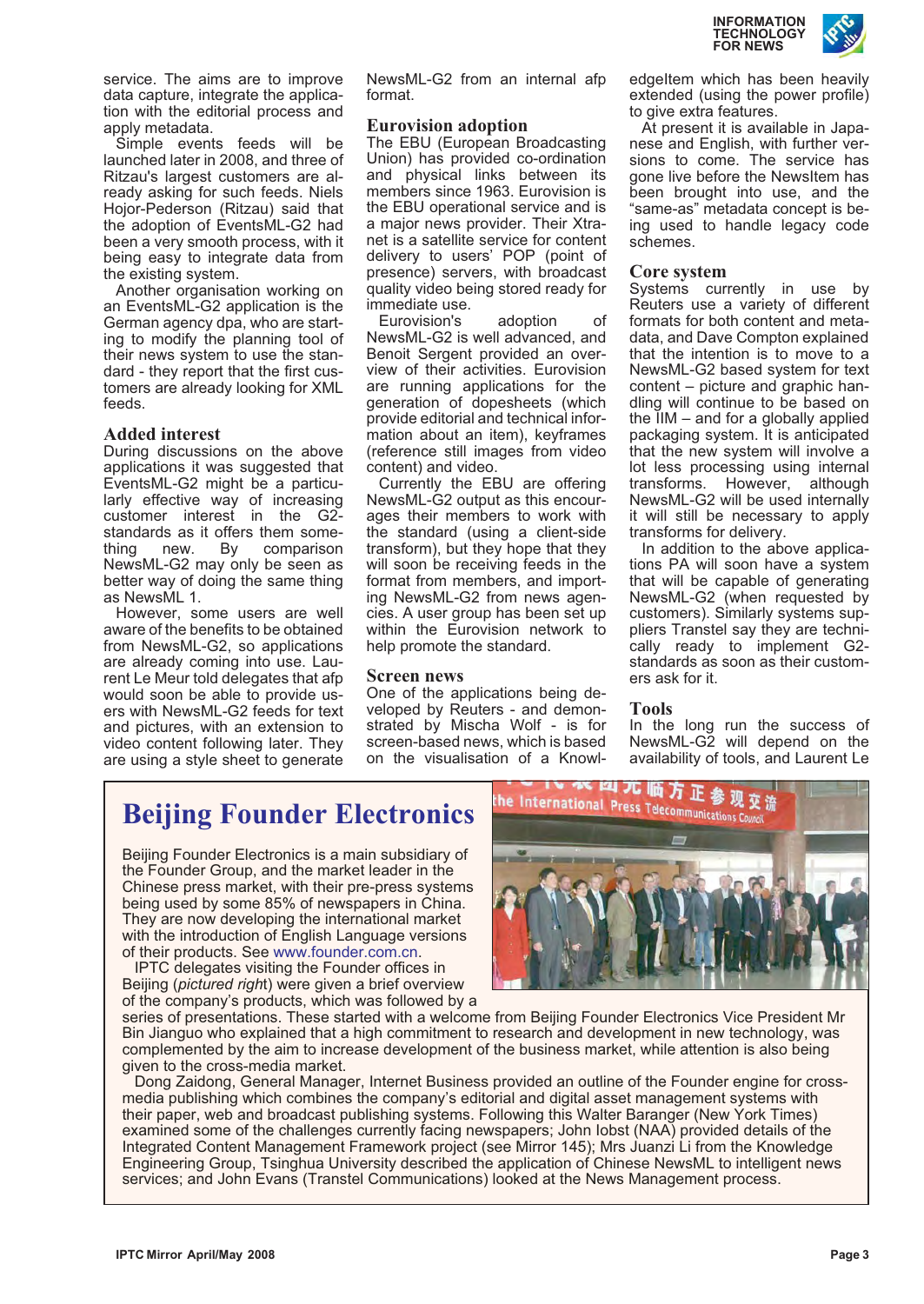

<span id="page-3-0"></span>Meur told delegates that some were under development by afp and would be available under an opensource licence. These are a NewsML 1 to NewsML-G2 transform (for afp style NewsML 1) and a NewsML-2 to RDF/XML transform.

Work is under way on the production of processing-oriented "Best Practices" documentation which should include mapping between the IPTC Core (for XMP) and NewsML-G2 along with a model for news stories that will be compatible with the NITF.

# **NewsML 1**

A teleconference had been held prior to the Spring Meeting to discuss updates to the NewsML 1 documentation and the status of the XML Schema for NewsML 1.2.

Testing of the XML Schema had shown that there were problems associated with the use of namespaces, in databases created using the XML Schema. Attempts to import documents without a namespace resulted in errors. This was specifically the case with documents created using the NewsML 1 DTD, and was seen as a significant issue.

A number of ways of dealing with this problem were looked at, with the solution adopted being the provision of an XSLT template to add namespaces to instances where necessary.



*Kanagawa Newspapers (Japan) have produced demonstration copy for use on the iLiad epaper terminal (made by iRex Technologies, Netherlands). The content is in PDF format and East Corp - who have a business relationship with iRex - are ready to generate PDF output from NewsML 1 content.*

#### **Documentation updates**

A series of modifications had been made to the NewsML 1 specification and guidelines, including: changing the DOCTYPE in examples so that it did not show a public identifier; updating the NewsML 1.2 URI to the new URL; changing the IPTC address to the new (London) one; and updating examples.

Following discussion the XML Schema (and associated XSLT transform) for NewsMl v1.2 were approved.

#### **NewsML presentation**

Delegates were informed that Working Party vice-Chair Takahiro Fujiwara (East Co) was a speaker at the XML 10<sup>th</sup> Anniversary event "XML Today and Tomorrow" hosted by the XML Consortium, Japan.

His presentation was on NewsML adoption, during which it was pointed out that more than 50 newspaper in Japan are using NewsML 1, while Kyodo News who have been using NewsML 1 since 2002 - have over 80 members. This level of interest is reflected by the fact that NewsML 1 is an official JIS Standard. Takahiro went on to outline aspects of the NewsML 1 XML Schema, and looked at current electronic news projects, where NewsML 1 is being used in e-newspaper production.

#### **NewsCodes**

An initial draft of the "new Subject NewsCodes" had been made available to delegates before the Spring Meeting, and were briefly considered. Work on the draft will continue, with the aim of having a full set of the new Subject NewsCodes available for formal consideration at the AGM (in Glasgow at the end of June).

#### **Sports codes**

Working Party Vice-Chair Honor Craig-Bennet (PA) told delegates that one issue that needed specific consideration was how to deal with the Sports entries. At the moment these essentially consist of a series of individual sports names, and (because efforts have been made to ensure that the list is as comprehensive as possible) these entries are a significant proportion of the total Subject NewsCodes set. It was suggested that the best approach would be to separate out the sports list as a separate taxonomy.

The Sports heading would be retained in the main Subject News-Codes, along with general entries covering such areas as competition news, events, personalities, and doping. During discussions it was pointed out that the use of a separate Sports scheme would be relatively straightforward with the NewsML-G2 (and other G2 standards). The proposal to create a separate set of Sports News-Codes met with general agreement, and the precise split will be determined by the taxonomy group.

#### **Specialised Subject Codes**

It was also suggested that this approach might also be applicable to the Business section, again with general headings being retained in the main Subject NewsCodes, and the detailed entries in a separate set. With further development of the system a separate Medical set of NewsCodes might also be appropriate.

Since the established Subject NewsCodes will continue to be available the "new Subject News-Codes" will have to have a distinguishing name. Proposals for this will be considered at the AGM.

#### **Taxonomy system**

Some concerns were raised about the way the SchemaLogic taxonomy system presented the News-Codes, as it was felt that the available views were limited – especially with large taxonomies. However, it was pointed out that this mainly related to presentations for general viewers, with additional features being available to registered users working on NewsCodes development.

For presentation purposes the approved NewsCodes will be made available in a more readily usable format such as Excel and the system makes it relatively straightforward to output the NewsCodes in a XML format. Overall it appears that in this area - as in some other areas - the IPTC requirements are close to the limits of available tools.

#### **NewsCodes format**

It is anticipated that several of the established NewsCodes – such as colourspace, genre and role – will be of use with the G2-standards, but in their present format not all of these NewsCodes are compatible with the QCode mechanism.

This is because their names include white spaces (which are not allowed in QCodes), but simply removing the spaces might cause problems for existing applications. One solution would be to deprecate the existing sets (leaving them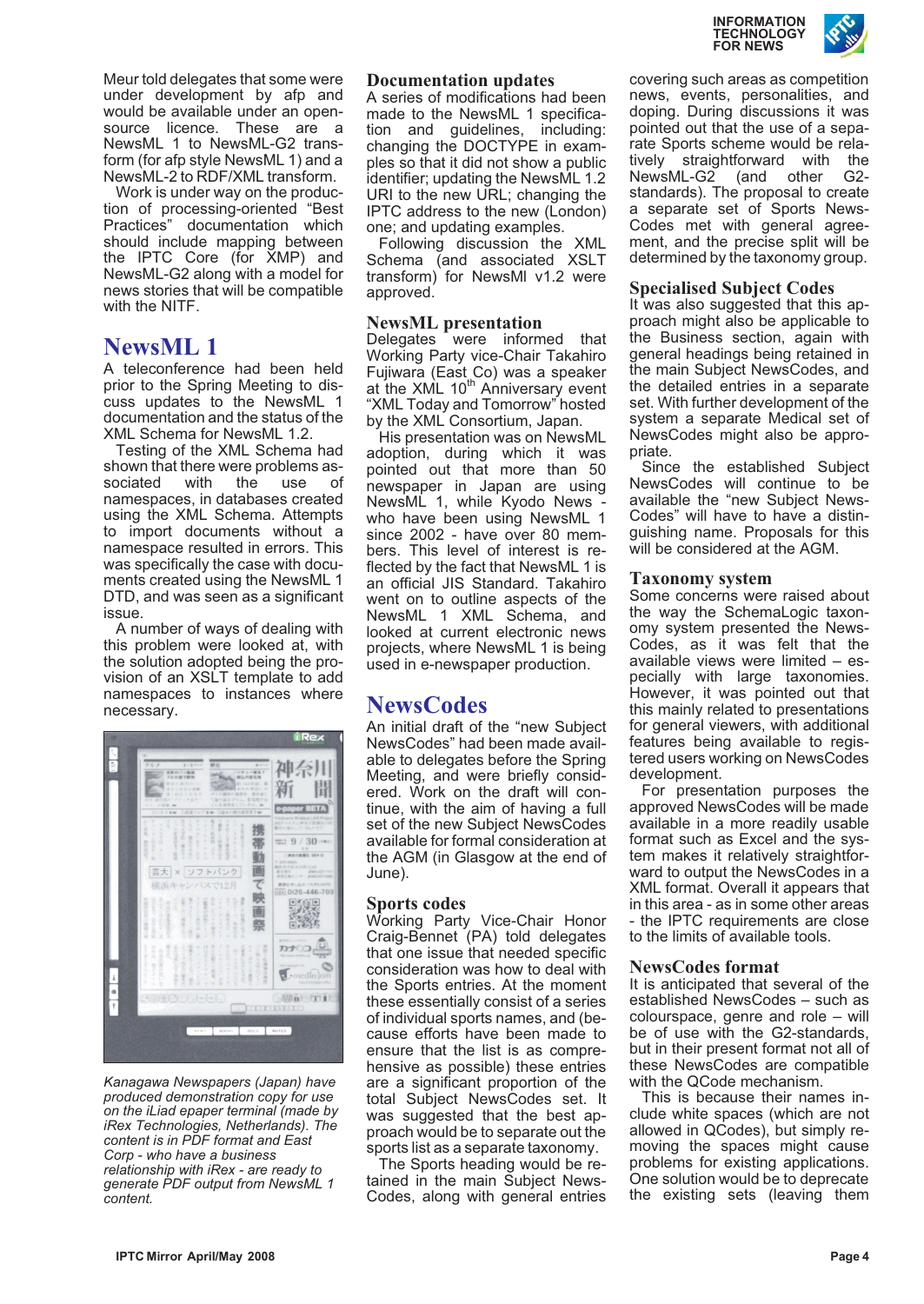

<span id="page-4-0"></span>available for existing applications) and create new sets with names that do not include spaces.

At the moment the NewsCode sets are available as TopicSets, and it is intended that new sets will take the form of KnowledgeItems. This raises the question of how the existing NewsCodes will be maintained. Should this be as TopicSets, or would it be better to release them as KnowledgeItems, with an XSLT to create TopicSets where required?

# **NITF**

Proposals had been made for a NITF v4.0 that would be easy to use with the G2-standards, and provide "Core" and "Power" profiles. As part of the process spreadsheets were produced to show the mapping between the NITF and G2-standards metadata, and a proposed split of elements and attributes into profile.

Detailed consideration of the requirements showed that there was no real requirement for the proposed profiles - and no requests had been received for additions or changes. Accordingly it was decided to keep the standard at the current v3.4.

However, it was suggested that it would be appropriate to provide specific documentation covering the use of NITF with G2-standards, with a first step being to establish requirements.

#### **Article model**

A number of initiatives - including various microformats and the proposed HTML5 - are looking at ways to express text in a semantic manner, and the NITF has to be considered in this context.

As a starting point it was suggested that a "universal" article model should be generated, and the possible structure of such a model was described. One of the advantages of such an approach was that as information consumers, the news industry could not expect all suppliers to provide NITF, but it would be reasonable to ask them to conform to the universal article model.

During discussion delegates were reminded that development of the NITF had been based on such a model, but that the details were no longer included in the NITF documentation. It was hoped that early versions of the NITF documentation might include some useful information, and a small Working Group has been set up to work on the article model.

#### **IPTC Soup**

Working Party Chairman Stuart Myles (Dow Jones) pointed out that even though IPTC is about "news exchange" much of the communication tended to be one way – from the organisation on the IPTC Web site. So he had been looking at ways to get increased feedback.

The result was "IPTC Soup", a website which pulls together information about IPTC standards, with the sources including bookmarks, photographs, videos and blog posts.

Starting with various sites, including as flickr, DeLicio.us, twitter. and YouTube, Stuart applied key tags (such as "IPTC","newsml"and "nitf") to identify relevant contributions. This content was then fed to "Soup" and converted to give a RSS feed of the comments to twitter. Interested members can try the results themselves by subscribing to <http://iptc.soup.io> or [http://twit](http://twitter.com/iptc)[ter.com/iptc.](http://twitter.com/iptc)

## **Photo Metadata**

Efforts of the Photo Metadata Working Group have been concentrated on development of the photo metadata properties specification outlined in the White Paper (approved in June 2007) and dealing with other outstanding issues from the Paper.

Working Group Chairman Harald Loffler (IFRA) summarised the issues as: establishing mappings between the properties of different schemes; introduction of write-once metadata values, and metadata versioning; pre-setting metadata values in cameras, which should also be able to provide additional metadata to the Exif set (which is mainly technical); and the provision of globally unique identifiers. The work also needs to take account of the fact that cameras are no longer the only imaging device in widespread use.

#### **Extended property set**

An extended IPTC set of Photo Metadata properties has been developed for general use and will form the basis of an IPTC Standard (see below).

It is hoped that the new photo metadata properties can be included as custom panels in the forthcoming Adobe CS4 suite. Unfortunately Adobe are only able to provide limited support for this, so the work will have to be undertaken by IPTC, or commissioned by IPTC.

Contact has been established

with the camera makers association CIPA, who have asked for details of what IPTC would like to see included in the Exif camera data. These properties had been removed from the Photo Metadata document as they could not be controlled by IPTC.

Another activity of the Working Group has been preparation for the second international Photo Metadata Conference, which is being held in conjunction with the 2008 Cepic Congress. The first conference was very successful with more than 100 attendees.

#### **Specifications**

Michael Steidl outlined the work carried out to refine and provide proper specifications for the extended Photo Metadata properties. Some changes were made to the existing "IPTC Core", mainly to take account of how the properties were actually being applied.

Additions were made in the areas of descriptive, administrative and rights metadata, along with extended generic components. Further details are given in IPTC Mirror issue145.

Consideration has been given to the handling of controlled vocabularies with provision of a place-<br>holder property, though the holder property, though the Working Group are still discussing the scope and development of ap-

**Second international Photo Metadata Conference** 5 June 2008 **St. Julien, Malta**

Theme of the conference is "Metadata for Better Business" with specific consideration of the relative advantages of Keywording and Controlled Vocabularies; improving software support for metadata input; and identification of photographs (and copyright protection).

The conference will also see the first public presentation of the IPTC extended set of photo metadata, while the Stock Artists Alliance will look at the use of metadata by major stock distributors.

See [http://www.phmdc.org/](http://www.phmdc.org)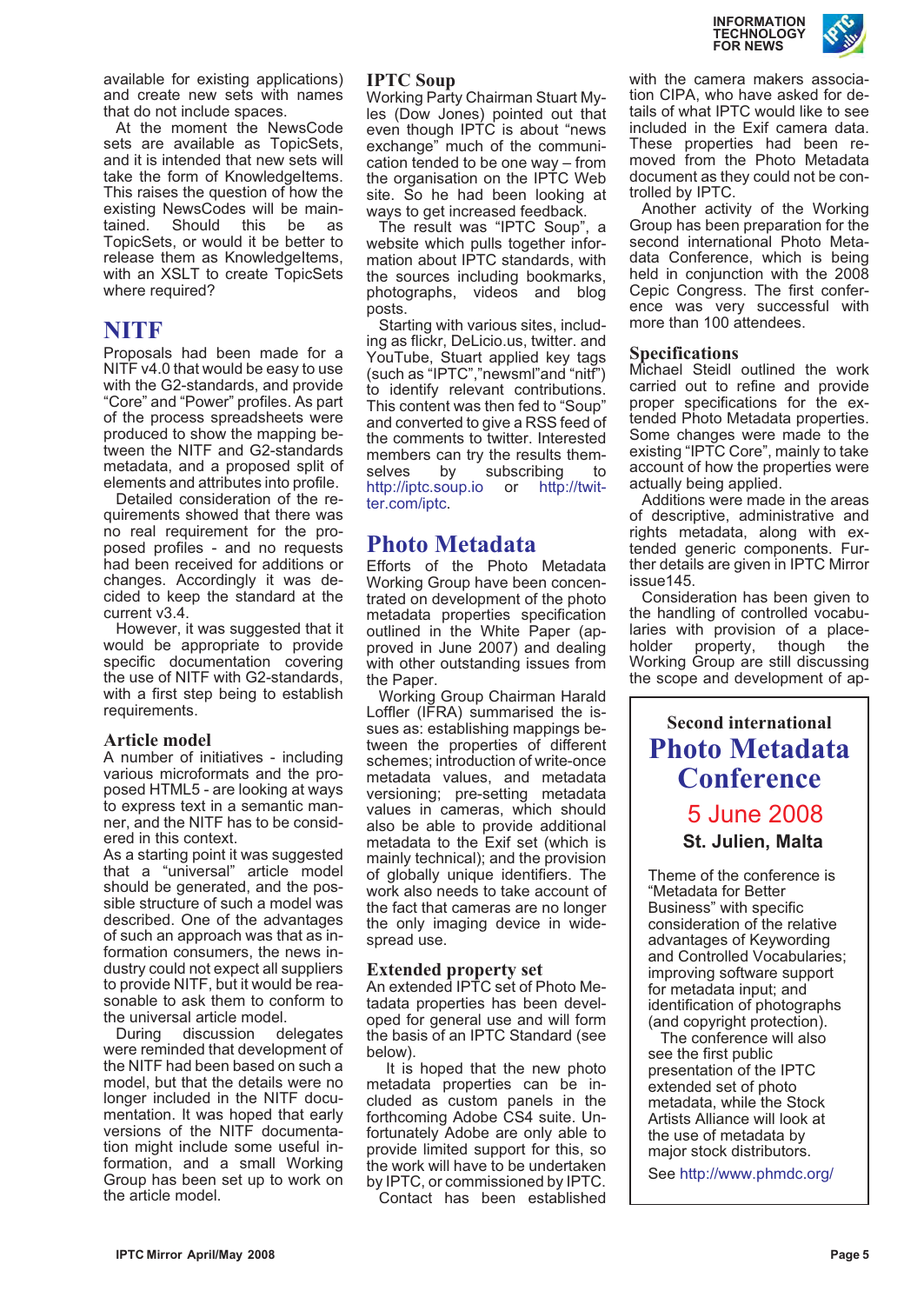

<span id="page-5-0"></span>propriate taxonomies.

The agreed properties are wider than those specifically needed by the news industry, as they take account of the requirements of the stock photo industry (representatives of which have been active in

the development process). For example, specific provision is made for recording model age and model release details.

Following further detailed work on the specifications – including the addition of G2-Standards implementation - the paper will be used as the basis for a standard draft, which will be publicly released for comment.

It is then intended that the standard will be put forward for approval at the 2008 AGM.

# **Boosting Information Globalisation**



**Opening address at the IPTC spring meeting given by Mr Lu Wei, Vice President of Xinhua News Agency**

The Spring meeting of the IPTC is a magnificent assembly in the sphere of international media technology. Experts from 18 countries and 33 news organizations and research institutions will be sitting together to discuss new technical standards and plan future development of the media industry. I believe the meeting will yield rich fruits and have a significant and far-reaching influence on the international media.

Since its founding in 1965, the IPTC, with the concerted efforts of all countries concerned, has made great contribution to developing and applying media technical standards worldwide, boosting the reform and development of the international media industry, and promoting the free international flow of news and information.

#### **Technical standards**

The Xinhua New Agency joined the IPTC in 2005 and has since been an active promoter for the development and application of media technical standards. As early as 2002, Xinhua took the lead in developing the technical standard for Chinese news and information. The standard passed the examination of the State Standardization Administration of China on November 11, 2005. The standard filled in a gap in the field of Chinese media technology, and laid a good foundation for global exchanges, sharing and further use of Chinese information.

Meanwhile, we have also dedicated ourselves to generalizing technical standards and putting them into wide use. Xinhua's multimedia database and the Xinhua 08 financial trade and service platform were built on the basis of the standard. The establishment of these important technical platforms not only reorganizes Xinhua's news resources in a more efficient way, expands its business and improves its domestic and overseas services, but also plays a positive role in boosting the reform and development of the whole media industry.

As an international news agency of a developing

country, Xinhua has always dedicated itself to promoting information globalization. Its news gathering network spans more than 100 countries, releasing news about the latest events around the world 24 hours a day in eight languages. Xinhua provides reporting services in three forms to more than 70,000 media and non-media organizations in more than 200 countries and regions.

Apart from traditional forms, Xinhua has made some important attempts in the field of new media in recent years, resulting in prominent achievements in website, cell phone messages, cell phone TV, cell phone WAP and mobile media. All these combine traditional reporting with digital and web technologies.

Economic globalization is irreversible. Economic globalization is based on information globalization in the first place, while global integration of information technology is prerequisite to information globalization. Technology guarantees information globalization and standards also play a crucial role.

#### **Technical incompatibility**

However, global information integration is, to some degree, restricted by the fact that different countries classify and deal with information by different standards and means. The fact leads to technical incompatibility and hinders content sharing. Therefore, it is essential to formulate and generalize normative, efficient media technical standards. As a IPTC member, Xinhua will always fulfil its duties to support and take part in standards development and application.

Spring is evident everywhere in Beijing in March, which is refreshing. Tonight we have a great gathering of distinguished guests on a happy occasion. But we should not neglect those living in hunger and poverty in developing countries. Without access to information, they know little about the outside world.

For the lack of money, they cannot afford the equipment, without which they cannot receive information. And without knowledge, they do not know how to use the equipment. All this makes these regions isolated islands. Media organizations, especially internationally influential ones, are obligated to boost the global dissemination of information and enable information globalization to benefit all the people in the world.

Here I have some suggestions. Firstly**,** communication among media organizations around the world should be further strengthened to boost the global sharing of information and technology. In the world today, various barriers hinder the sharing of technology and technological advances. We should discard ideological differences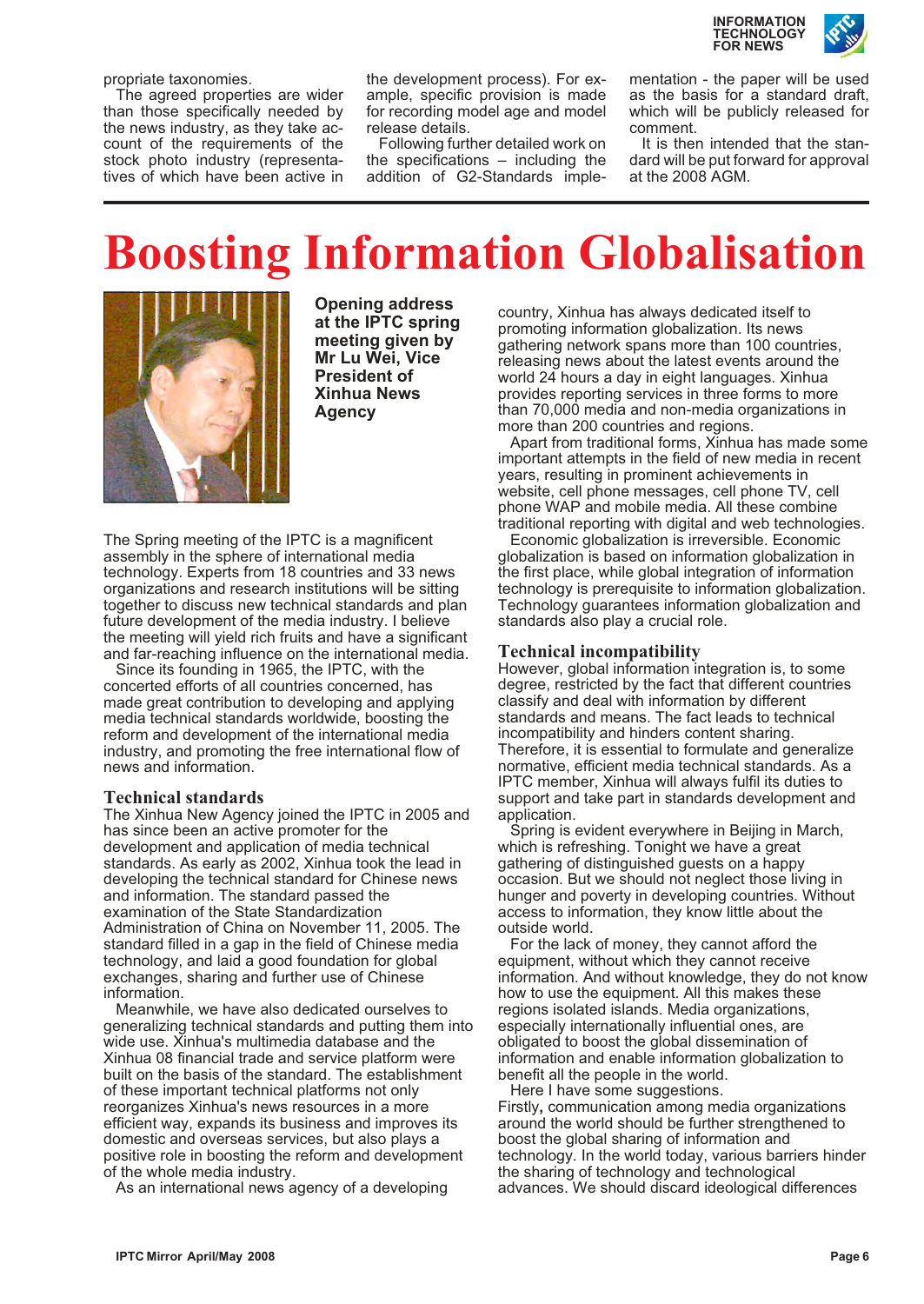

<span id="page-6-0"></span>and take down boundary, racial and linguistic obstacles. We should eliminate technical barriers to bridge the information gap and gradually make the global sharing of information and technology possible. Only through sharing can we make progress side by side and make concerted efforts to promote technological advances and the application of technologies so as to let the world benefit from technological advances.

#### **New Technologies**

Secondly, we should step up efforts to develop new technologies and serve news media with the most advanced technologies. Science and technology, especially web and information technology, are improving every day, and have had an unprecedented effect on the news industry. As a result, all forms of new media have becoming increasingly dependent on technical support. They cannot develop without technological advance just as man cannot survive without fresh air.

Therefore, we should work together to accelerate technical advancement and keep developing technical standards that are comprehensive, distinctive, malleable and easy to generalize so as to give media organizations more diversified communication channels and more convenient communication means, and enable them to spread facts, truth, information and knowledge promptly.

#### **Common benefits**

Thirdly, we should work harder to spread the latest technology to developing countries in order to achieve common prosperity and make common progress. Technological advances are the common wealth of mankind and should benefit the whole world. Equality, development and progress for creating a harmonious world are our common aspiration.

We should provide learning opportunities and access to information and technology to those illinformed, economically backward developing countries that need information to change the status quo. We should adhere to the principle of equality, not apply double standards or propose any political and economic conditions when helping them relieve "information poverty" and use information and technology to change the backwardness and achieve social and economic development so as to realize the common prosperity of the whole human society.

#### **International co-operation**

Fourthly, we should strengthen international cooperation and continuously boost the upgrading of media technical standards. Co-operation is the mainstream in economic globalization, though both competition and co-operation exist among counties and companies, including media organizations. Strengthening co-operation conforms to the current of the times and is an inevitable choice for us who seek common prosperity.

The news industry is full of changes and technical standards must keep up with the times. Only through strengthened co-operation can media technical standards keep upgrading and can the world news industry develop better and faster.

With us for the IPTC spring meeting are senior media people and accomplished scholars and experts. I sincerely hope that all of you present here will feel free to express your ideas, offer advice on boosting technological advances in the world media industry, and make intellectual contributions to information globalization.

*In reply IPTC Chairman Stéphane Guérillot (afp) said that in December 2002 some IPTC members and the previous Managing Director had presented NewsML1 which was the latest development from IPTC, to Chinese media experts, including representatives from the Xinhua Press Agency.*

*Now IPTC has the opportunity to hold a meeting in Beijing during 2008 -not only is this the year of the Beijing Olympics, it is the year that IPTC released the first members of the new G2-standards family. And now Xinhua are full members of IPTC – a very important development.*

*Information globalisation is at the heart of IPTC activities, while the spread of information technology and the reduction of barriers is also important. As an international organisation IPTC values the richness that comes from its members, and welcomes Xinua's help in introducing IPTC standards ,and particularly in the great country of China.*

# **Xinhua Tour and Symposium**

During the Spring Meeting delegates toured the Xinhua Beijing headquarters. Xinhua provide a normal agency service in a number of languages, including Chinese, English, Spanish, French, Russian and Arabic. There are 33 domestic bureaus, along with over 100 overseas offices, with information being supplied to both domestic and international customers. [www.xinhua.org.](http://www.xinhua.org)

Xinhuanet was launched in 1998 and offers multi-lingual services,

while Xinhau also provide mobile and financial information services (recently launched and very popular). In Beijing 300 to 400 staff are on duty 24 hours a day in the main editorial hall (*right - which was extensively refurbished about three years ago*). A dedicated audio visual centre provides 24 hour support to broadcasters.

The tour was followed by a symposium with staff from the Telecommunications and Technology Bureau of Xinhua, and officials from the Standardisation Administration of the People's Republic of China (simultaneous translation facilities were available). Subjects covered included technical features of Xinhua operations; NewsML-G2 in action at Reuters; the development and application of XinhuaML and the Chinese News Markup Language (CNML); and the technical framework of Agence France Presse and its use of standards.